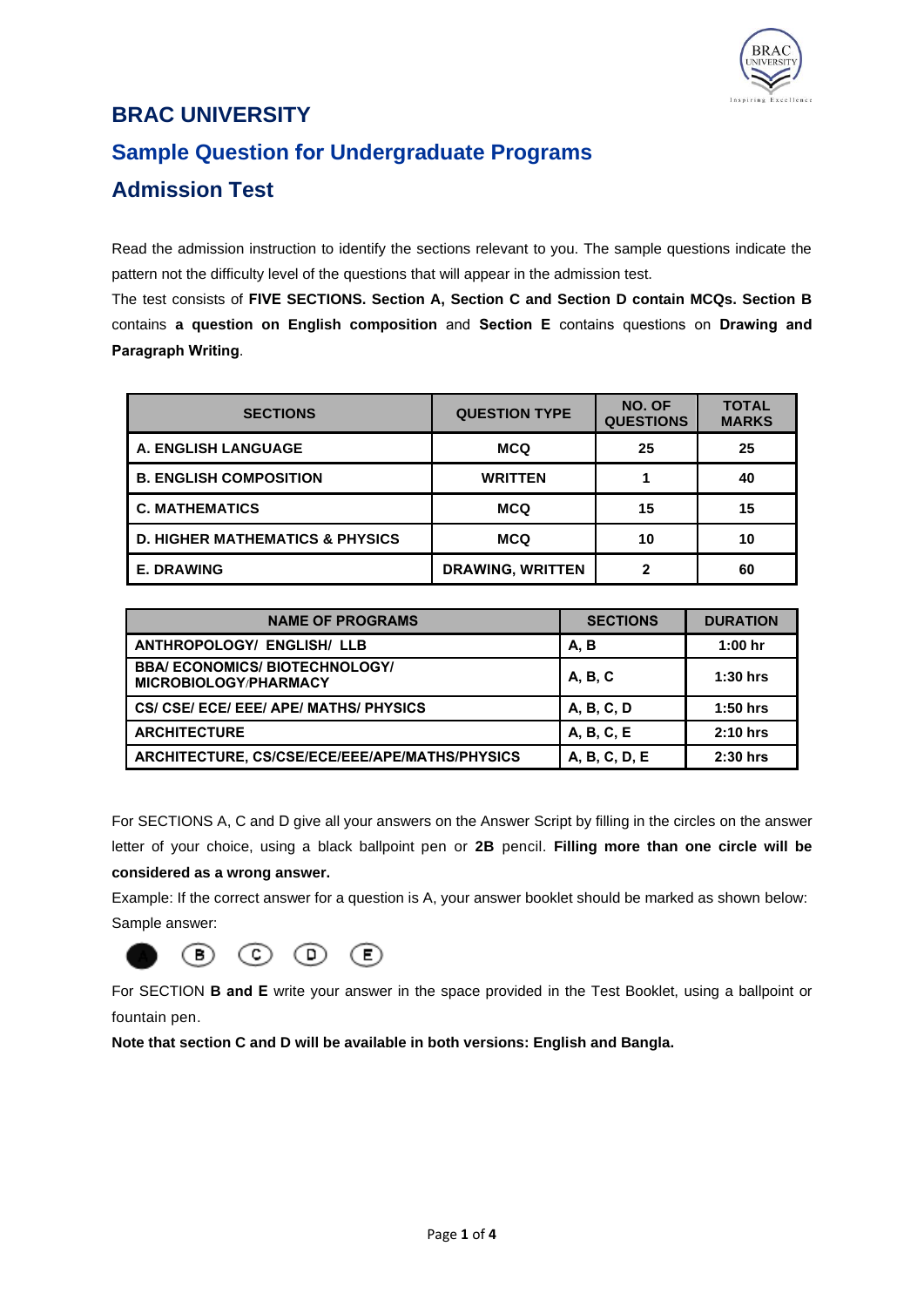

## **SAMPLE QUESTIONS:**

## **SECTION-A: ENGLISH LANGUAGE**

#### **Complete the sentences using the options given below. Select the best option**

| 1. Work should be a meaningful and |                | part of one's life. |                |  |  |  |
|------------------------------------|----------------|---------------------|----------------|--|--|--|
| (A) interested                     | (B) productive | (C) exported        | (D) sufficient |  |  |  |
| 2. The concert was<br>by an hour.  |                |                     |                |  |  |  |
| (A) cancelled                      | (B) delayed    | (C) postponed       | (D) presented  |  |  |  |

## **Read the following text and fill in the blanks with the most suitable answer from the box below: Tsunami**

When an earthquake under the sea is very strong, it can generate a **(1)……………………** wall of water called a *tsunami.* The powerful movements send enormous **(2)……………………** of energy up through the ocean, moving **(3)……………………** amounts of water. The water advances **(4)…………………….** the shore in giant waves that can rise to the height of a 10 story building. In December 2004, people around the Indian Ocean **(5)…………………..** by helplessly as the world's deadliest ever tsunami arrived on land. **(6)…………………….** people within the area had any warning. The tsunami **(7)……………………..** cities and took thousands of lives.

|   | A | terrifying | B | fearing  | С | fright  | D | thoughtful |
|---|---|------------|---|----------|---|---------|---|------------|
| 2 | A | numbers    | B | many     | С | amounts | D | times      |
| 3 | A | few        | B | huge     | С | high    | D | long       |
| 4 | A | between    | B | for      | С | forward | D | toward     |
| 5 | A | stand      | B | stood    | С | wait    | D | shout      |
| 6 | A | So         | B | Much     | С | Little  | D | Few        |
| 7 | A | destroyed  | B | destruct | С | damage  | D | broken     |

#### **Reading Comprehension**

There are two groups of the people who have difficulty in writing – those who cannot write at all, and those who have to, often for a living. In between there is a huge middle-ground that forms the core of the audience for "Write On". This group can be broken down into two sections. The first comprises those who can write a bit but feel they have nothing to say and therefore rarely write anything. The other group has lots to say but has no clear idea about how to write it down and so does not bother either.

So, how does a television program encourage first-time writers? One of the best methods of getting people to write anything down is to encourage them to talk about themselves. When they talk about their own experiences the words come rushing out. The talker is freed from the worries of correct spelling and grammar – that can come later.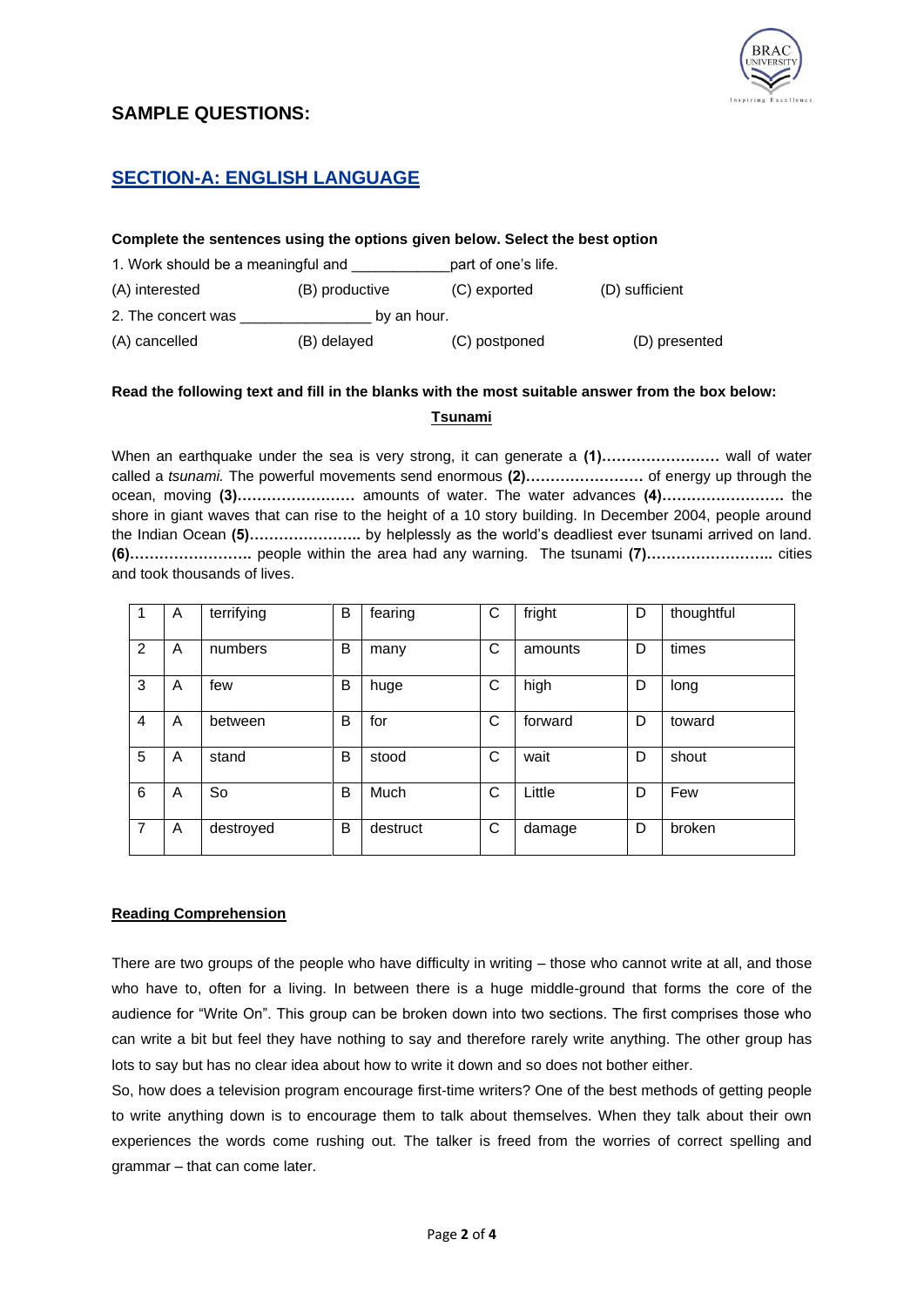

Many people have reacted enthusiastically to the possibility of a television series designed to encourage and improve writing skills. They include students who attend classes and teachers and volunteer tutors who hold them. And there has been enthusiasm too from those who would like to improve those writing tasks that they are often required to do in their daily lives. This television series is intended for all these groups; the students who want guidance and encouragement, the tutors who would like more ideas to help the students, the rest of us who just want to be better at writing.

#### **Some people do not write because**

(A) they are not sure how to (B) they never say anything (C) they can only write a little (D) they talk too much

#### **SECTION- B: ENGLISH COMPOSITION**

Write a composition, not exceeding 200 words, expressing your opinion about the topic below. Students in the secondary level of Bangladesh must learn two more languages (such as Arabic, Chinese, French, etc.,) other than Bengali and English, to get high level jobs in overseas countries. Give your opinions regarding this.

#### **SECTION- C: MATHEMATICS**

1. In the following figure BD=4cm, DC=25 cm. The line AD is perpendicular to BC and AD=10 cm. Find  $\angle$ BAC. (নীচের চিত্রে BD= 8 সেমিঃ, CD= ২৫ সেমিঃ। AD সরলরেখা BC সরলরেখার ওপর লম্ব এবং AD= ১০ সেমিঃ। কোণ  $\leq$ BAC এর মান কত?) A

(A)  $90^0$ (B)  $60^0$  $60^0$  (C)  $100^0$  (D)  $115^0$  (E)  $30^0$  $\overline{B}$  D C

2. In 1985 the population of town A and town B were the same. From 1985 to 1995 the population of town A increased by 60% while the population of town B decreased by 60. What percentage of the population of town A was the population of town B in 1995? (১৯৮৫ সালে শহর A এবং শহর B এর লোকসংখ্যা সমান ছিল। ১৯৮৫-৯৫ এই সময়ের মধ্যে শহর A এর লোকসংখ্যা বৃদ্ধি পায় ৬০ % এবং শহর B এর লোকসংখ্যা হ্রাস পায় ৬০ %। ১৯৯৫ সালে শহর A এর লোকসংখ্যা B এর শতকরা কত ভাগ?) (A) 60 (B) 75 (C) 25 (D) 45 (E) 30

#### **SECTION- D: HIGHER MATHEMATICS AND PHYSICS**

1. A cube four cm on each side is painted blue and cut into 64 one cm cubes. How many one-cm cubes are painted blue on exactly two faces? (৪ সেমি দৈর্ঘ্যের ধারবিশিষ্ট একটি ঘনকের চারপাশে নীল রং দিয়ে সেটিকে কর্তন করে সমান ৬৪ টি ছোট ঘনকে ভাগ করা হল। ১ সেমি দৈর্ঘ্যের ধারবিশিষ্ট ছোট ঘনকের কতগুলোর শুধুমাত্র দু'টি তল নীল রংবিশিষ্ট হবে?)